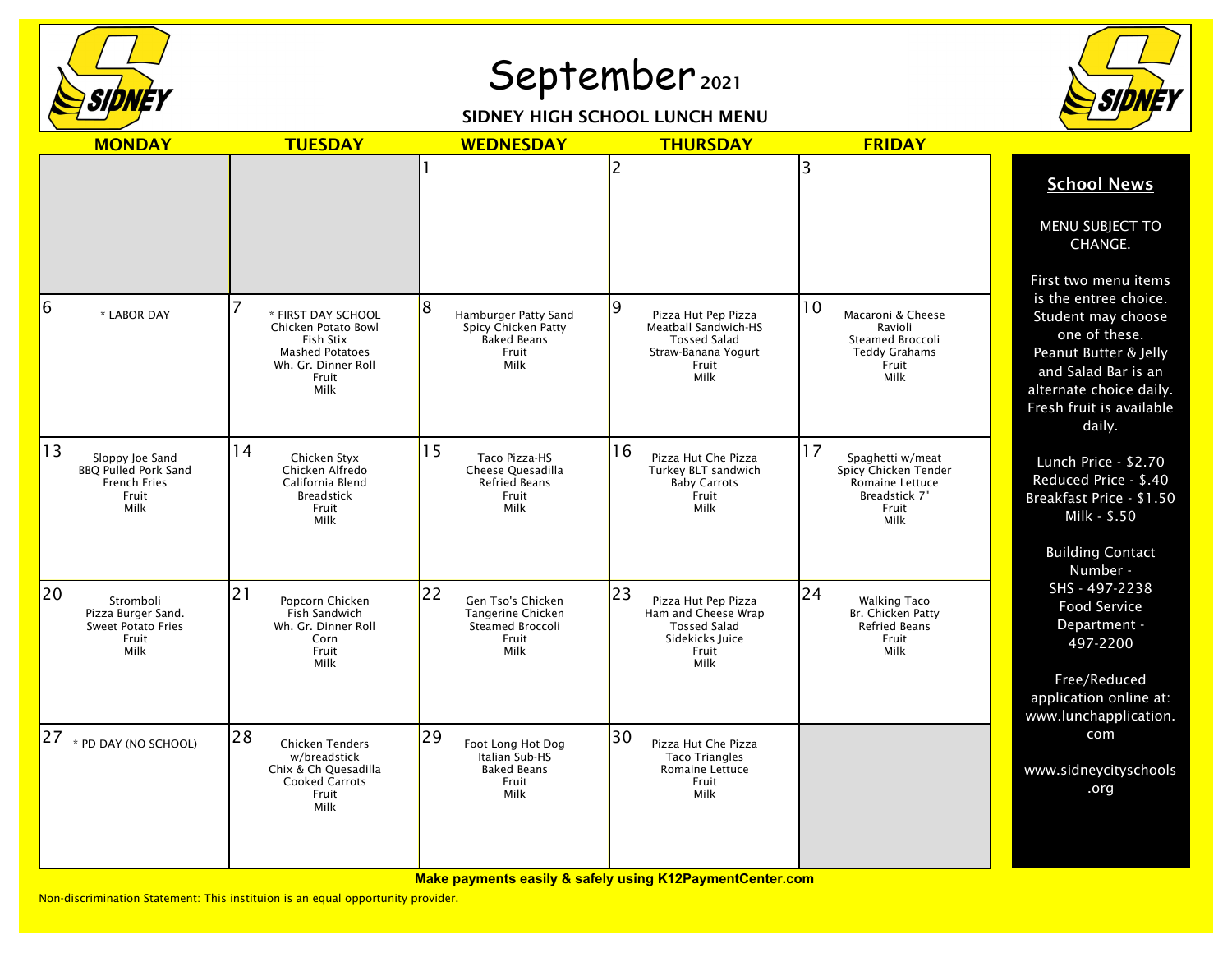| <b>Serving Date</b> | Recipe                                | <b>Allergens</b>            |
|---------------------|---------------------------------------|-----------------------------|
| 09/07/2021          | R-0255 - Milk                         | Milk                        |
|                     | R-0297 - Wh. Gr. Dinner Roll          | Wheat                       |
|                     | R-0363 - Fish Stix                    | Fish, Wheat                 |
|                     | R-0471 - Uncrustable PB & J (HS)      | Peanuts, Wheat              |
|                     | R-0472 - Mashed Potatoes (HS)         | Milk                        |
|                     | R-0693 - Salad bar/choice             | Milk, Eggs, Wheat, Soybeans |
|                     | R-0698 - Taco Bar Salad               | Milk, Wheat, Soybeans       |
|                     | R-0733 - Chicken Potato Bowl          | Milk, Wheat, Soybeans       |
| 09/08/2021          | R-0255 - Milk                         | Milk                        |
|                     | R-0282 - Spicy Chicken Patty Sandwich | Wheat, Soybeans             |
|                     | R-0383 - Hamburger Patty HS           | Milk, Wheat, Soybeans       |
|                     | R-0471 - Uncrustable PB & J (HS)      | Peanuts, Wheat              |
|                     | R-0693 - Salad bar/choice             | Milk, Eggs, Wheat, Soybeans |
| 09/09/2021          | R-0255 - Milk                         | Milk                        |
|                     | R-0468 - Tossed Salad (HS)            | Milk, Eggs                  |
|                     | R-0471 - Uncrustable PB & J (HS)      | Peanuts, Wheat              |
|                     | R-0520 - Strawberry-Banana Yogurt     | Milk                        |
|                     | R-0656 - Pizza Hut Pep Pizza          | Milk, Wheat                 |
|                     | R-0693 - Salad bar/choice             | Milk, Eggs, Wheat, Soybeans |
|                     | R-0890 - Meatball Sandwich-HS         | Milk, Wheat, Soybeans (soy) |
| 09/10/2021          | R-0240 - Macaroni & Cheese            | Milk, Eggs, Wheat           |
|                     | R-0255 - Milk                         | Milk                        |
|                     | R-0274 - Ravioli                      | Eggs, Wheat                 |
|                     | R-0294 - Teddy Grahams                | Wheat, Soybeans (soy)       |
|                     | R-0471 - Uncrustable PB & J (HS)      | Peanuts, Wheat              |
|                     | R-0693 - Salad bar/choice             | Milk, Eggs, Wheat, Soybeans |
|                     | R-0716 - Sub bar                      | Eggs                        |
| 09/13/2021          | R-0255 - Milk                         | Milk                        |
|                     | R-0471 - Uncrustable PB & J (HS)      | Peanuts, Wheat              |
|                     | R-0693 - Salad bar/choice             | Milk, Eggs, Wheat, Soybeans |
|                     | R-0711 - Sloppy Joe Sand              | Soybeans                    |
| 09/14/2021          | R-0255 - Milk                         | Milk                        |
|                     | R-0357 - Breadstick                   | Wheat                       |
|                     | R-0371 - Chicken Alfredo              | Milk, Wheat, Soybeans       |
|                     | R-0390 - Chicken Fingers (Fryz)       | Wheat, Soybeans             |
|                     | R-0471 - Uncrustable PB & J (HS)      | Peanuts, Wheat              |
|                     | R-0693 - Salad bar/choice             | Milk, Eggs, Wheat, Soybeans |
|                     | R-0698 - Taco Bar Salad               | Milk, Wheat, Soybeans       |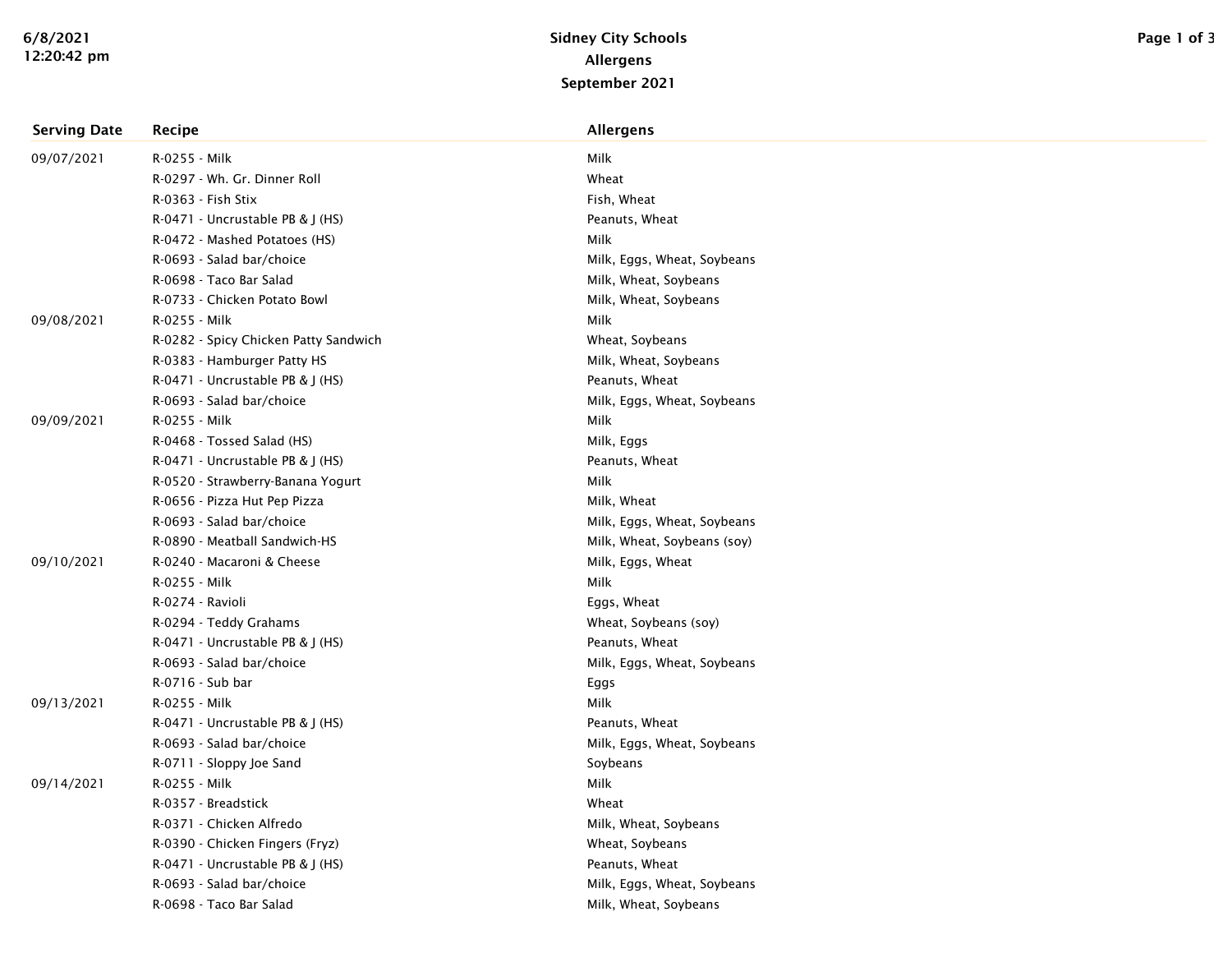| 09/15/2021 | R-0255 - Milk                         | Milk                        |
|------------|---------------------------------------|-----------------------------|
|            | $R-0471$ - Uncrustable PB & J (HS)    | Peanuts, Wheat              |
|            | R-0678 - Cheese Quesadilla            | Milk, Wheat, Soybeans       |
|            | R-0693 - Salad bar/choice             | Milk, Eggs, Wheat, Soybeans |
|            | R-0864 - Taco Pizza-HS                | Milk, Wheat, Soybeans       |
| 09/16/2021 | R-0255 - Milk                         | Milk                        |
|            | R-0471 - Uncrustable PB & J (HS)      | Peanuts, Wheat              |
|            | R-0657 - Pizza Hut Cheese Pizza       | Milk, Wheat                 |
|            | R-0693 - Salad bar/choice             | Milk, Eggs, Wheat, Soybeans |
|            | R-0863 - Turkey Bacon Lettuce Tomato  | Wheat, Soybeans (soy)       |
| 09/17/2021 | R-0255 - Milk                         | Milk                        |
|            | R-0261 - Spaghetti with Meat Sauce    | Wheat                       |
|            | R-0279 - Spicy Chicken Tenders        | Wheat, Soybeans             |
|            | R-0317 - Breadstick 7"                | Milk, Wheat                 |
|            | R-0469 - Romaine Lettuce (HS)         | Milk, Eggs                  |
|            | $R-0471$ - Uncrustable PB & J (HS)    | Peanuts, Wheat              |
|            | R-0693 - Salad bar/choice             | Milk, Eggs, Wheat, Soybeans |
|            | R-0716 - Sub bar                      | Eggs                        |
| 09/20/2021 | R-0255 - Milk                         | Milk                        |
|            | R-0402 - Pizza Burger Sand.           | Wheat, Soybeans             |
|            | R-0471 - Uncrustable PB & J (HS)      | Peanuts, Wheat              |
|            | R-0483 - Sw. Pot Fries-HS             | Soybeans                    |
|            | R-0693 - Salad bar/choice             | Milk, Eggs, Wheat, Soybeans |
|            | R-0812 - Stromboli                    | Milk, Wheat, Soybeans       |
| 09/21/2021 | R-0217 - Popcorn Chicken              | Wheat, Soybeans             |
|            | R-0255 - Milk                         | Milk                        |
|            | R-0276 - Fish                         | Fish, Wheat                 |
|            | R-0297 - Wh. Gr. Dinner Roll          | Wheat                       |
|            | $R-0471$ - Uncrustable PB & J (HS)    | Peanuts, Wheat              |
|            | R-0693 - Salad bar/choice             | Milk, Eggs, Wheat, Soybeans |
|            | R-0698 - Taco Bar Salad               | Milk, Wheat, Soybeans       |
| 09/22/2021 | R-0255 - Milk                         | Milk                        |
|            | $R-0471$ - Uncrustable PB & J (HS)    | Peanuts, Wheat              |
|            | R-0693 - Salad bar/choice             | Milk, Eggs, Wheat, Soybeans |
|            | R-0767 - General Tso's Chicken        | Milk, Eggs, Wheat, Soybeans |
|            | R-0865 - Tangerine Chicken            | Eggs, Wheat, Soybeans       |
| 09/23/2021 | R-0255 - Milk                         | Milk                        |
|            | R-0459 - Ham and cheese wrap          | Milk, Wheat                 |
|            | R-0468 - Tossed Salad (HS)            | Milk, Eggs                  |
|            | R-0471 - Uncrustable PB & J (HS)      | Peanuts, Wheat              |
|            | R-0656 - Pizza Hut Pep Pizza          | Milk, Wheat                 |
|            | R-0693 - Salad bar/choice             | Milk, Eggs, Wheat, Soybeans |
| 09/24/2021 | R-0213 - Walking Taco                 | Milk, Soybeans (soy)        |
|            | R-0255 - Milk                         | Milk                        |
|            | R-0283 - Br. Chicken Patty Sand. (HS) | Wheat, Soybeans             |